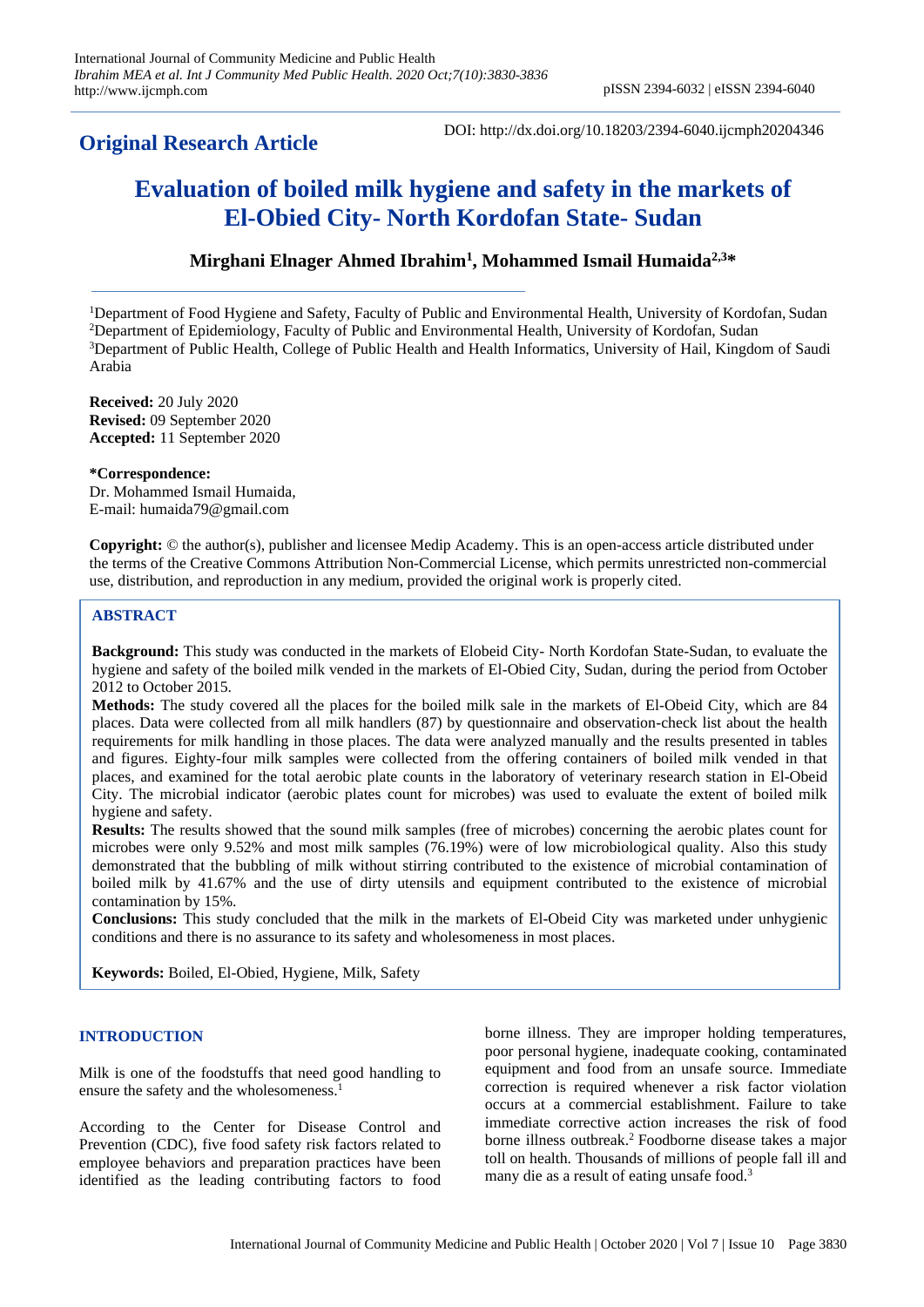Many of people in El-Obeid city complain from clotting of the boiled milk purchased from the markets. And it has been noted that the milk in the markets of El-Obeid city is handled under unsanitary conditions and there is no microbiological surveillance for milk to ensure its safety and suitability. Therefore, it was decided to study this problem by subjecting it to scientific research**.**

According to Andrews, the total aerobic plate count was used to assess the microbial quality of milk, because the total aerobic plate count is useful for indicating the sanitary conditions under which the food was produced and/or processed.<sup>4</sup>

Also, the total aerobic plate count is useful for indicating the overall microbiological quality of a food and, thus, is useful for indicating potential spoilage in perishable products. In some cases general viable count may be used as indicator of standard of hygiene, or as indicators of a potential health hazard (incubation of 30- 37℃ probably being best.<sup>5</sup>

The presence of indicator bacteria in ready-to-eat food, although not inherently a hazard, can be indicative of poor practice that may be one or more of the following:

Poor quality of raw materials or food components; undercooking; Cross-contamination; poor cleaning; poor temperature and time control.

Indicator bacteria may be associated with an increased likelihood of the presence of pathogens. Indicator organisms are useful in the assessment of food product safety because they tend to be present in higher numbers than most pathogens and are relatively quick and easy to identify.<sup>6</sup>

Milk as secreted by the udder cells of a healthy cow is probably sterile, i.e. it contains no microorganisms capable either of souring the milk or causing disease. But when milk reaches its reservoir within the udder, and particularly in passing through the teat of the udder and reaching the milking pail, the risk of picking up deterious microorganisms steadily increases. Raw milk must undergo heat treatment to prevent not only its rapid deterioration but also any risk of its conveying disease to the consumer. Heat treatment is generally most satisfactory because it causes the minimum of change in the composition of flavors and acceptability of the milk. Effective heat treatment does not necessarily entail the destruction of all micro-organisms originally present but it accomplishes the destruction of any pathogens in the milk. The most common method of treating raw milk is by applying heat. There are at least five methods of treating milk. These are boiling, pasteurization, cooling, sterilization and drying. <sup>7</sup> Boiling of milk is the easiest and most practicable method of making milk safe in every home. As soon as raw milk is produced or delivered it should be boiled. Boiling is raising the temperature of the milk to boiling point and maintaining the milk at this

temperature for a few minutes. Then the milk should be immediately cooled. If it has to be stored the temperature should be maintained below 10℃. Since these may be impracticable in a home, every care should be taken to keep the milk as cool as possible. Preferably the milk should be consumed as soon as possible after cooling and not stored for an extended period of time after it has been boiled and cooled. Boiling of milk destroys all microorganisms except the spore formers but it changes the nutritive value of milk, its flavors and palatability and appearance. However, this disadvantage should be disregarded in favour of the safety of boiled milk i.e. its freedom from disease-causing microorganisms. Boiling is technically difficult to process on a large scale and is commercially uneconomical.<sup>7</sup> The boiling what it except an intense pasteurization, where the temperature arises to 100.17℃, and it a degree of milk boiling. The method followed in the houses for boiling the milk is putting it in container on flame and heating it until bubbling, then raised from the flame and let to cool spontaneously. And this method, unfortunately, not consider enough for heating all parts of milk. Whereas what observed of bubbling, completes usually before reaching the milk to the boiling temperature.<sup>8</sup>

#### *Objectives of the study*

The general objective was to evaluate the hygiene and safety of the boiled milk vended in the markets of El-Obied city. The specific objectives were to detect the extent of boiled milk contamination by indicator microbes; and to determine the factors that contribute to boiled milk contamination.

# **METHODS**

This study was performed in the markets of El-Obeid city- North Kordofan State- Sudan, during the period from October 2012 to October 2015.

*Study approach:* Qualitative and quantitative approach.

*Study type and design:* Descriptive cross-sectional study.

#### *Study variables*

The variables of this study included various variables related to personal hygiene, surrounding environment, equipment, utensils of milk, presence of license and others as shown in the questionnaire.

# *Study area*

The area of this study was the markets of El Obied City. El- Obeid is the capital of North Kordofan State, its area has been estimated by  $81 \text{ km}^2$  and the distance from Khartoum is about 332 mile. There are about 30 markets in El-Obied city which are distributed in all parts of the City. El Obeid is supplied by milk from the surrounding villages by Lorries.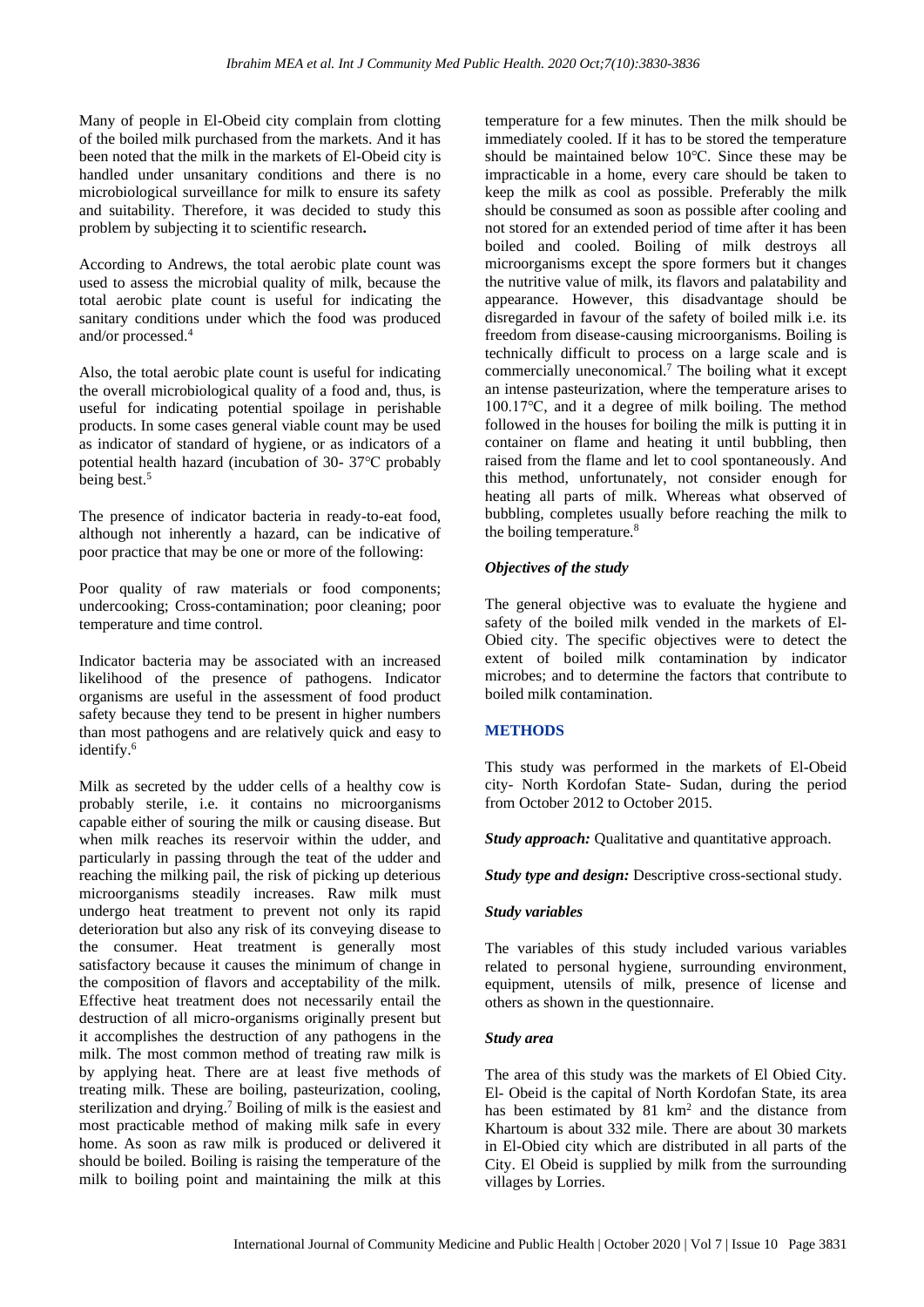#### *Study population*

The populations for this study are vended boiled milk, the handlers of boiled milk and the offering containers of the boiled milk in the markets of El-Obied city.

#### *Sampling and milk sampling*

#### *Sampling*

After the survey for all markets in El-Obeid city, it was found that there were only (84) places that handle in the boiled milk. The sale points of boiled milk for this study were chosen by total coverage for the 84 places. The milk handlers who were 87 individuals were chosen by total coverage in each place and the simple random sample was used to select 84 of them for the variables concerned to the relationships, also the boiled milk offering utensils were chosen by total coverage which are 84 utensils, then the milk samples were collected from each offering utensils of the boiled milk.

#### *Milk sampling*

The steps for milk sampling were according to the following orders as mentioned by Ministry of Agriculture, Food and Fisheries:<sup>9</sup>

Identifying the sample containers with waterproof markings. Avoiding the contact with the rim or inside of the container with fingers, as this will contaminate the inside of the container and alter the results. Taking the sample only after milk has been properly mixed. Taking the sample from an area free from foam. Filling the container away from the utensil opening. The container could be dropped into the milk. Filling the container two thirds full. Never fill the container completely, leave some space to permit mixing of the sample in the laboratory. Securely close the sample container and put on ice immediately. The samples were transported in cooler boxes with ice to the laboratory and analyzed (immediately).

# *Data collection*

Data were collected by structured questionnaire and observations from all the places and handlers of boiled milk at the markets that handle boiled milk in El-Obied city, and from the results of the laboratory analysis of collected milk samples. Boiled milk samples were collected in sterilized containers (100 ml) according to Harrigan from the offering utensils at the sale points in the markets of El-Obied city, and were brought in ice box to the laboratory of veterinary research station in El-Obeid city to laboratory analysis.<sup>5</sup>

#### *Data analysis*

The data of questionnaire and observations were analyzed manually.

The results were presented in figures and tables showing the percentages. The relations between some variables were done according to El-Gassas and Le by McNemar's Chi-square  $(\chi^2)$  for the correlative percentages in the table  $(2\times2)$  by the formula:<sup>10,11</sup>

$$
\chi^2 = \frac{(B-C)^2}{B+C}
$$

Where:

B and C are cells in the table  $2\times 2$  (without the cells of the total) as in the following shape:

| A            | $\bf{B}$    |
|--------------|-------------|
| $\mathsf{C}$ | $\mathbf D$ |

The value of  $\chi^2$  obtained from this formula compared with the value of  $\chi^2$  obtained from the table of  $\chi^2$ . The result have statistical significance when the calculated value is larger than the tabulated value under significance level (0.05). The null hypothesis is rejected at the 0.05 level when  $\chi^2 \geq 3.84$ .

#### *Procedures of aerobic plate count*

According to Murshidy and Harigan and Cain et al the procedures was as follows:<sup>5,12</sup>

One ml of milk sample transferred to tube containing 9 ml diluent to obtain dilution of  $10^{-1}$  using separate sterile pipette. After agitation, the previous tube well, then using another sterile pipette, transferred 1 ml to the second tube containing 9 ml diluent to obtain dilution of  $10^{-2}$ . The previous step was repeated to obtain dilutions of  $10^{-3}$ ,  $10^{-3}$ 4 . By using sterile pipet, transferred 1 ml from each of the dilutions  $10^{-3}$ ,  $10^{-4}$  after agitating to a sterile petri dishes (two dishes for each dilution), then poured 15 ml of plate count agar media (plate count agar allows the growth of more types than does nutrient agar), then the plate was turned like the number (8). The plate was left to solidify, then incubated in upside down position, at temperature 37℃ for 48 hour (incubation temperature of 37℃ was chosen because it probably being best as indicators of a potential health hazard as mentioned by Harigan.<sup>5</sup> At the end of incubation period according to Spencer and Cain et al select two plates corresponding to one dilution and showing between 30 and 300 colonies per plate (to ensure statistically significant data).<sup>12,13</sup> Count all colonies on each plate, using the colony counter and tally register. Take the average of the two counts and multiply by the dilution factor. Then express the aerobic plate count as number of organisms per ml of milk. When plates from all dilutions have no colonies, the result was expressed as less than  $1\times10^{1}$  CFU/ml.<sup>14</sup>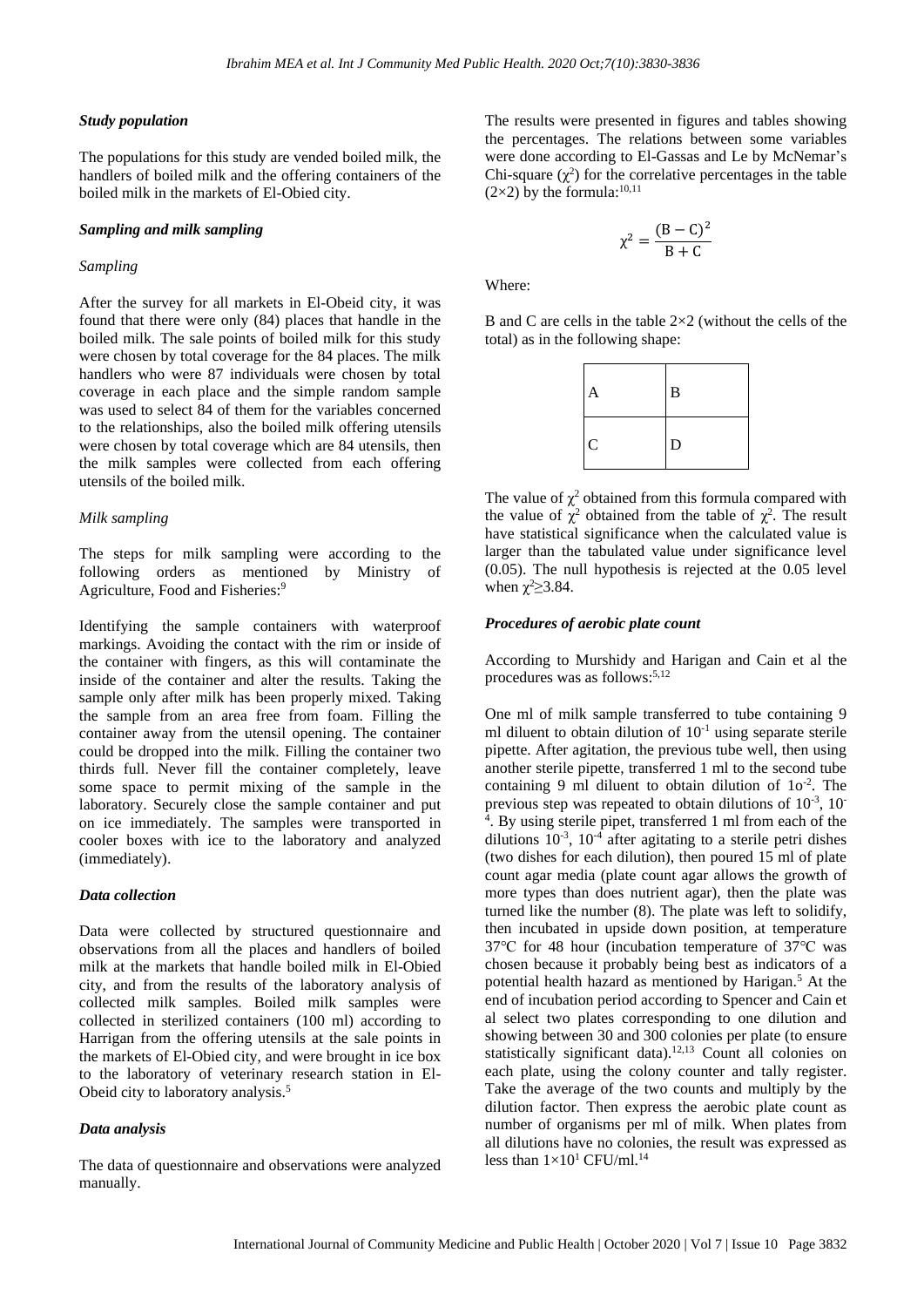#### *Ethical consideration (clearance)*

Ethical permission for the study was obtained prior to the beginning of the study, by contacting the environmental health manager of the locality of Shekan, in El-Obied city; as well as from milk handlers.

#### **RESULTS**

A total of 84 milk samples were chosen by total coverage. A quality check of the collected milk is mainly performed at the milk collection centers (markets), of 84 samples 76 (90.48%) were contaminated by microbes (Table 1).

#### **Table 1: The microbial growth on petri dishes for the samples of boiled milk vended in El-Obeid markets-2015.**

| The microbial growth Frequency |    | <b>Percentage</b> |
|--------------------------------|----|-------------------|
| <b>Present</b>                 | 76 | 90.48             |
| Absent                         |    | 9.52              |
| <b>Total</b>                   |    | 100               |

#### **Table 2: The aerobic plates counts (APC) of boiled milk vended in El-Obeid markets- 2015.**

| <b>Aerobic plate counts of</b><br>microbes per ml of milk<br>samples | <b>Frequency</b><br>of samples | <b>Percentage</b> |
|----------------------------------------------------------------------|--------------------------------|-------------------|
| Ranged from $7\times10^2$ to<br>$1.8\times10^7$ CFU/ml               | 54                             | 64.29             |
| <b>Too numerous to count</b><br>(TNTC)                               | 10                             | 11.90             |
| Too few to count (TFTC)                                              | 12                             | 14.29             |
| Less than $1\times10^1$ CFU/ml<br>(no growth)                        | 8                              | 9.52              |
| <b>Total</b>                                                         | 84                             |                   |

In this current study the aerobic plates counts of the boiled milk samples, where 64.29% of sample was ranged from  $7 \times 10^2$  to 1.8 $\times 107$  CFU/ml, 11.90% of sample was too numerous to count, 14.29% of sample was too few to count, and 9.52% of sample was less than  $1\times101$  CFU/ml (Table 2).

# **Table 3A: The relation between milk boiling methods and the presence of microbial growth on Petri dishes in El-Obeid markets- 2015 (N=84).**

| <b>Milk boiling methods</b> |                    | <b>Bubbling of milk</b><br>then moved down<br>without stirring $(\% )$ | <b>Stirring milk</b><br>continually till boils<br>then moved down $(\% )$ | <b>Stirring milk after</b><br>bubbling then<br>moved down $(\% )$ | <b>Total</b><br>(9/0) |
|-----------------------------|--------------------|------------------------------------------------------------------------|---------------------------------------------------------------------------|-------------------------------------------------------------------|-----------------------|
| The microbial               | Present $(\% )$    | 41.67                                                                  | 17.86                                                                     | 30.95                                                             | 90.48                 |
| growth on petri             | Not present $(\%)$ | 1.19                                                                   | 7.14                                                                      | 1.19                                                              | 9.52                  |
| dishes                      | Total $(\%)$       | 42.86                                                                  | 25                                                                        | 32.14                                                             | 100                   |

The presence of microbial growth in the case of stirring of milk was 17.86% and in the case of absence of stirring of milk was 72.62 % (Table 3B).

# **Table 3B: The relation between the presence of stirring /turning of the milk continually till boiling and the presence of microbial growth on Petri dishes for milk samples from El-Obeid markets.**

| <b>Stirring of the milk</b>    |                                     | <b>Present Absent Total</b> |               |                    |
|--------------------------------|-------------------------------------|-----------------------------|---------------|--------------------|
|                                |                                     | $\frac{0}{0}$               | $\frac{0}{0}$ | $\frac{0}{\alpha}$ |
| <b>Presence</b>                | Present $(\% )$                     | 17.86                       | 72.62         | 90.48              |
|                                | of microbial Not present $(\%)$     | 7.14                        | 2.38          | 9.52               |
| growth                         | Total $(\%)$                        | 25                          | 75            | 100                |
| $\mathbf{r}$ $\alpha$ $\alpha$ | $1 \quad 1 \quad 1 \quad 2 \quad 0$ | 1.1.1.00101                 |               |                    |

N=84.  $\chi^2$ : calculated=53.8 and tabulated=3.84, Significant level  $=0.05$ 

The presence of microbial contamination in case of the presence of dirty utensils and equipments was 15% and in the case of clean utensils and equipments was 75% (Table 4).

As illustrated in Table 5, there was 42.86% of milk handlers said they look to milk until it bubble then down it without turning, 25% of them said they turn the milk continually until it boils then down it and 32.14% of them mentioned the turning of the milk after bubbling then down it.

#### **Table 4: The relation between the presence of dirty utensils and equipment, and the presence of microbial contamination for boiled milk samples in El-Obeid markets.**

| <b>Presence of dirty utensils</b><br>and equipments |                   | <b>Present Absent Total</b><br>(9/0) | $($ %) | $($ %) |
|-----------------------------------------------------|-------------------|--------------------------------------|--------|--------|
| <b>Microbial</b>                                    | Present $(\%)$ 15 |                                      | 75     | 90     |
| contamination Absent $(\% )$                        |                   | - 6                                  |        | 10     |
| (APC)                                               | Total $(\% )$     | 21                                   | 7Q     | 100    |

N=84;  $\chi^2$ : calculated=58.8 and tabulated=3.84, Significant  $level=0.05$ 

As shown in Table 6, the methods of cleaning for utensils that is done by the milk handlers are manually with water only (2.3%), manual with water and soap (36,8%), manual with hot water and soap (32.2%), manual with water, soap and Silica (18.4%), other (6.9%), and 3.4% of them were not answered.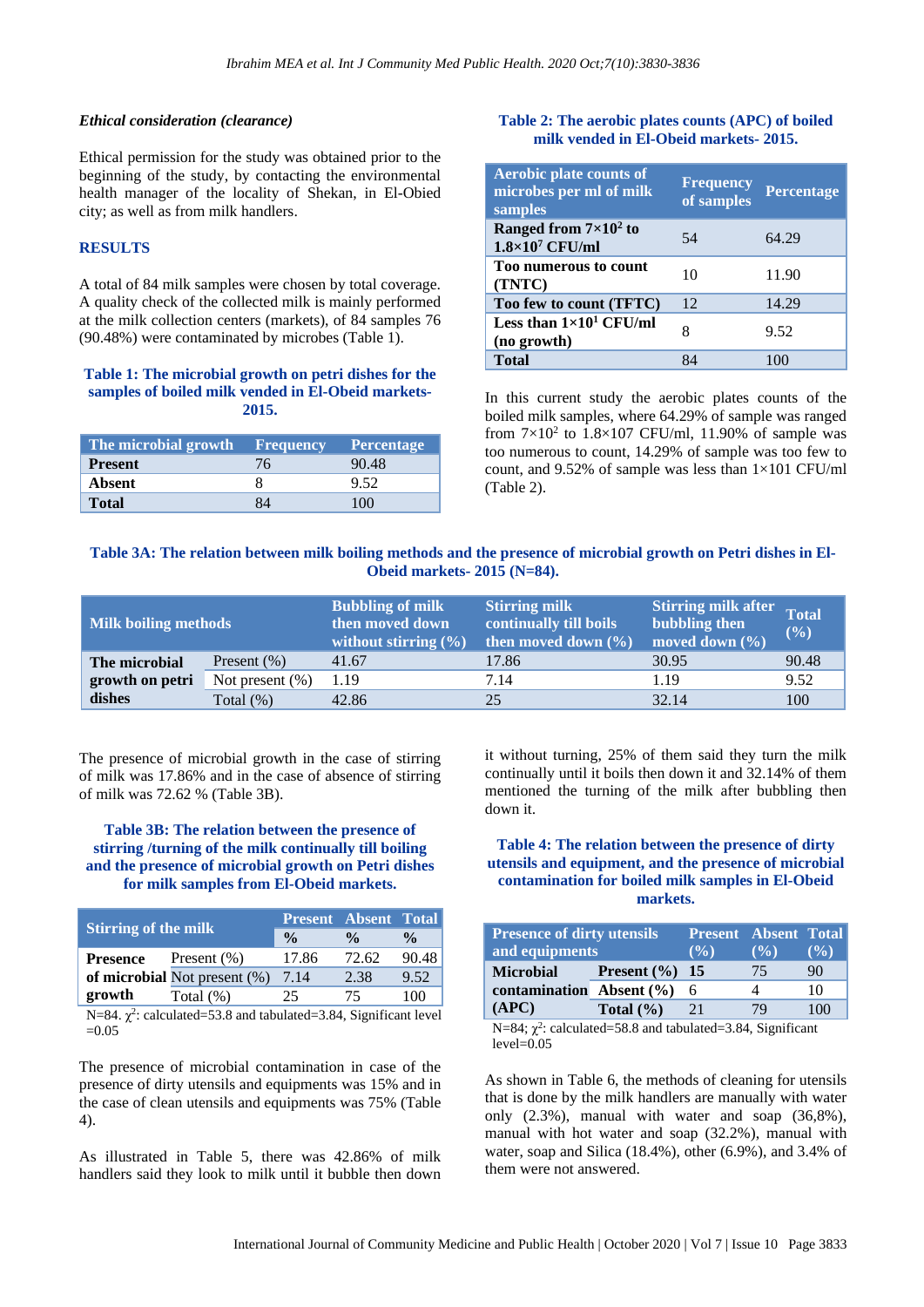#### **Table 5: What done for milk when it was put on the fire in El-Obeid markets.**

| What done for milk                                                               |    | <b>Frequency Percentage</b> |
|----------------------------------------------------------------------------------|----|-----------------------------|
| Looking to milk until it<br>bubble then down it (without 36<br>turning/stirring) |    | 42.86                       |
| Turning/stirring the milk<br>continually until it boils then 21<br>down it       |    | 25                          |
| Turning/stirring the milk<br>after bubbling then down it                         | 27 | 32.14                       |
| Total                                                                            |    |                             |

**Table 6: The method of cleaning for utensils that is done by the milk handlers in El-Obeid markets.**

| <b>Methods</b>                               |               | <b>Frequency Percentage</b> |
|----------------------------------------------|---------------|-----------------------------|
| <b>Manual with water only</b>                | $\mathcal{L}$ | 2.3                         |
| <b>Manual with water and</b><br>soap         | 32            | 36.8                        |
| <b>Manual with hot water</b><br>and soap     | 28            | 32.2                        |
| <b>Manual with water, soap</b><br>and silica | 16            | 18.4                        |
| <b>Other</b>                                 | 6             | 6.9                         |
| <b>Not answered</b>                          | 3             | 3.4                         |
| Total                                        | 87            | 100                         |

It was found that in 21% of the milk sale points the equipment and utensils were dirty, and in 79% of them was clean as shown in Table 7.

#### **Table 7: The general cleanliness of equipment and utensils of boiled milk vended at the sale points in El-Obeid markets (N=84).**

| The general cleanliness |    | <b>Frequency Percentage</b> |
|-------------------------|----|-----------------------------|
| <b>Clean</b>            | 66 | 79                          |
| <b>Dirty</b>            | 18 |                             |
| <b>Total</b>            |    | (1)                         |

# **Table 8: The period of time for milk on the fire in El-Obeid markets.**

| The period of time                         |    | <b>Frequency Percentage</b> |
|--------------------------------------------|----|-----------------------------|
| <b>Ranged from 35 minutes</b><br>to 2 hour | 37 | 42.5                        |
| $\frac{1}{4}$ - $\frac{1}{2}$ hour         | 34 | 39.1                        |
| <b>Unlimited</b>                           | 16 | 18.4                        |
| <b>Total</b>                               | 87 | 100                         |

Table 8 shows the period of time for milk on the fire, where 42.5% of milk handlers put the milk on the fire for period ranged from 35 minutes to 2 hour, 39.1% of them put the milk on the fire for ¼-½ hour, and 18.4% of them put the milk on the fire for unlimited period of time

#### **DISCUSSION**

The present study was performed to evaluate the hygiene and safety of boiled milk marketed in El-Obeid city, north Kordofan state, Sudan, during the period October 2012 to October 2015.

#### *Discussion of the aerobic plate counts (APC)*

The total aerobic plate counts were used as indicators to assess milk safety and hygiene in El-Obied markets according to Harigan "in some cases general viable count may be used as indicator of standard of hygiene, or as indicators of a potential health hazard (incubation of 37°C probably being best)". 5 In this study the total aerobic plate counts were used as indicators to evaluate the microbiological quality of milk, and this agrees with Harigan "the total aerobic plate count is useful for indicating the overall microbiological quality of a food and, thus, is useful for indicating potential spoilage in perishable products". <sup>5</sup> Forsythe stated that "microbial indicators are more often employed to assess food safety and hygiene than quality", and according to Health Protection Agency "indicator organisms are useful in the assessment of food product safety because they tend to be present in higher numbers than most pathogens". 6,15 In this study the aerobic plate count was used to assess the microbial quality of boiled milk sold in El-Obied markets, and this according to Andrews "the total aerobic plate count is used to assess the microbial quality of milk, because the total aerobic plate count is useful for indicating the sanitary conditions under which the food was produced and/or processed". 4

In this study, the samples of boiled milk vended in El-Obeid markets were classified into four categories (Table 2) concerning the aerobic plate counts, these are:

Fifty four samples (64.29%) have aerobic plates counts ranged from  $(7\times102$  to  $1.8\times10^7)$  CFU. per ml. This was obtained from the plates whose numbers fall within the range (30**-**300 colonies), in order to be statistically accurate according to Cain et al. $12$  The number of microorganisms was high, in spite of the period of time for milk on the fire was long and enough in most cases (ranged from ¼ hour to 2 hours) to kill the microorganisms, as it noted in Table 8. The high counts of the aerobic plate counts in boiled milk samples does not agree with what mentioned by Woldecherkos and Yitayal "Boiling of milk destroys all microorganisms except the spore formers".<sup>7</sup>

Ten samples (11.90%) were found "too numerous to count", because the plates were more than 300 colonies per ml of milk.

Twelve samples (14.29%) were "too few to count", because the plates had fewer than 30 colonies per ml of milk, therefore this was ignored to count, where this not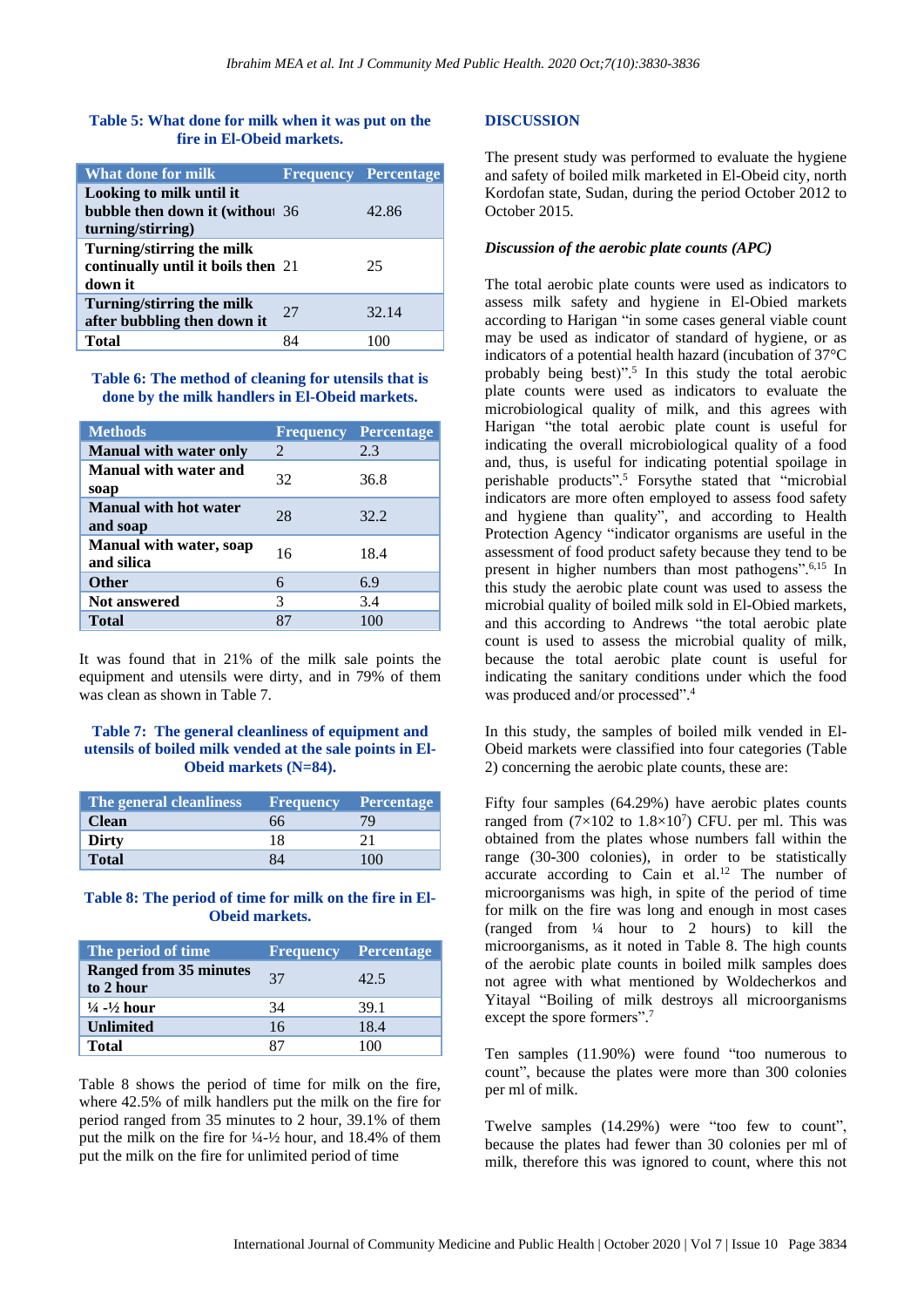represent the bacterial count for sample according to Elkholy.<sup>8</sup>

Eight samples (9.52%) had less than  $1\times10^{1}$  CFU/ml (have no colonies in all dilutions). This classification was according to (FSSAI, 2012). And this was considered the sound samples concerning the microbial growth on aerobic plates. According to above results of aerobic plate counts there was 76.19% of milk samples  $(64.29\% +$ 11.90% (too numerous to count) as in Table 2 have low microbiological quality. This attributed mainly to inadequate boiling method and several factors leading to contamination that occur after boiling, because boiling of milk destroys all microorganisms except the spore formers as above-mentioned by Woldecherkos and Yitayal.<sup>7</sup> Remember that the spore formers needs to grow for anaerobic condition.

### *Discussion of the factors that contribute to the low microbiological quality of boiled milk in the markets of El-Obeid city*

*Inadequate cooking (under heat treatment):* whereas 42.86% of milk were seen until bubbling then moved down as in Table 5. This method does not kill or reduce the microbes in all parts of milk because it is not considered enough for heating all parts of milk as mentioned by El-kholy "This method, unfortunately, is not considered enough for heating all parts of milk, whereas what observed of bubbling, completes usually before reaching the milk boiling temperature".<sup>8</sup> As it demonstrated in Table 3A, the results show that the high percentage (41.67%) of microbial growth belongs to samples taken from the bubbling without stirring. The minimum percentage (17.86%) of microbial growth belongs to samples taken from those stirring continually till boils. Those results confirm that the continual stirring of the milk until it boils reduces the microbial existence on milk when it was put on the fire. As it demonstrated in Table 3B, this results were have statistical significance, because the calculated value of  $\chi^2$  was larger than the tabulated value (53.8>3.84) under the significance level 0.05. Note that the Table 3B is summarization of Table 3A for two categories (presence and absence) of milk stirring continually till boils, where the number 72.62 in Table 3B resultant of bubbling milk without stirring + stirring milk after bubbling in Table 3A.

Also in this study (Table 6) there is only 32.2% of the milk handlers were use the hot water in washing the utensils. The lack of using the hot water to sterilizing the utensils by most milk handlers is consider another factor for the presence of microbes in boiled milk, because the hot water kills a large number of the microbes. This agree with what mentioned by Vishweshwar and Krishnaiah about the hot water "it is one of the most effective germicidal agents as it can contact all clean surfaces of the equipment. It is used in sufficient quantities and it kills a large percentage of the bacteria".<sup>16</sup>

In addition to the presence of the dirty utensils as in Table 7 which showed that (21%) of utensils of milk at the sale points were dirty. The dirty utensils are consider one of the factors that contribute to the low microbiological quality of boiled milk in the markets of El-Obeid city. This confirms what was mentioned by Adams, and Motarjemi "the equipment and utensils used in the preparation of food can also act as sources of contamination". <sup>7</sup> And according to Table 4 it was noted that the presence of dirty utensils and equipment contributes to the microbial contamination for boiled milk by 15%, and 75% referred to other factors. This results were have statistical significance, because the calculated value of  $\chi^2$  was larger than the tabulated value (58.8>3.84) under the significance level 0.05.

Limitation of the study was that sample size not cover the surrounding villages supplied El-Obeid city by milk. Some references used in this study were old due to difficulties to find new editions. The instruments and equipment used in the laboratory were not advanced. The study was limited in the microbial indicator (aerobic plates count for microbes) to evaluate the extent of boiled milk hygiene and safety, there for the bacteriological isolation for the types of organisms in milk vended at the markets of El-Obeid city is necessary. There is a little number of similar study used in this study.

#### **CONCLUSION**

This study concluded that the boiled milk was handled under unhygienic conditions and there is no assurance to the safety and wholesomeness of the boiled milk offered in the markets of El-Obeid city. This evaluation based mainly on the presence of low microbiological quality for most milk samples where (64%) of milk samples have (APC) ranged from  $7\times102$  to  $1.8\times107$  CFU per ml of sample. This study detected an existence for the milk safety risk factors leading to food borne illness, which include; Inadequate cooking or inadequate heat treatment for milk (the bubbling of milk without turning) which was 42.86% and this factor contributed to the presence of contamination of boiled milk in 41.67%. Contaminated equipment and utensils, which was 21%, and this factor contributed to the presence of contamination of boiled milk in 15%.

#### **ACKNOWLEDGEMENTS**

I thank very much all the staff of the veterinary research station in El-Obeid city, especially D. Suliman Ibrahim for their helps, guidance and advices to perform the tests. And I am grateful to everyone who helped me to do this study in any step.

*Funding: No funding sources Conflict of interest: None declared Ethical approval: The study was approved by the Institutional Ethics Committee*